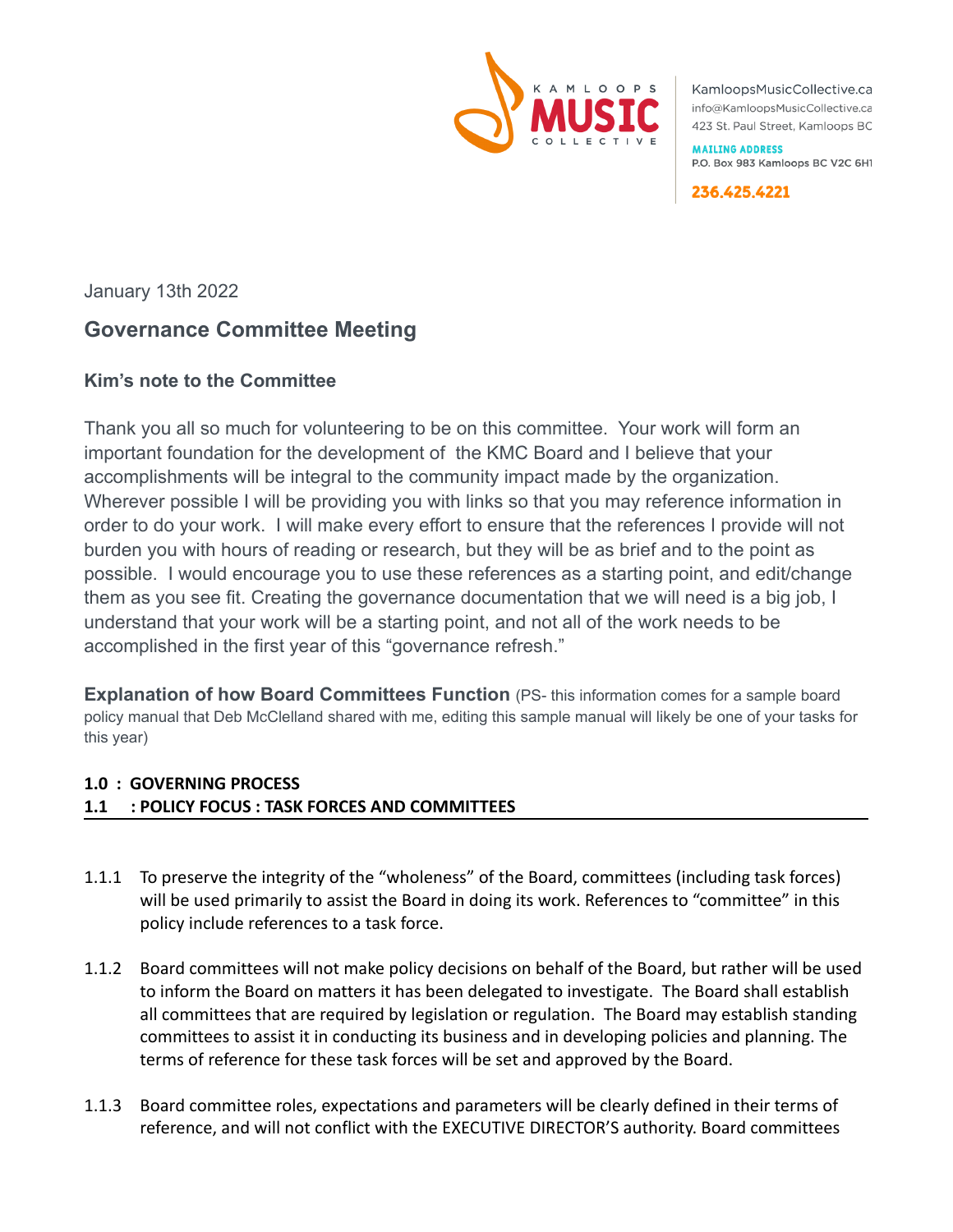

KamloopsMusicCollective.ca info@KamloopsMusicCollective.ca 423 St. Paul Street, Kamloops BC

**MAILING ADDRESS** P.O. Box 983 Kamloops BC V2C 6H1

236.425.4221

must adhere to their specific terms of reference and timelines and report to the Board on a regular basis.

- 1.1.4 Board committees will not have executive authority.
- 1.1.5 Board committees will not speak or act for the Board.
- 1.1.6 Board committees are not empowered to exercise authority over staff. Therefore, they will not normally have direct dealings with current staff operations nor will the EXECUTIVE DIRECTOR be required to obtain approval of a Board committee before an executive action.
- 1.1.7 These above policies apply only to Board committees which are formed by Board action, whether or not the committees include non-Board members. It does not apply to committees formed under the authority of the EXECUTIVE DIRECTOR.

## **Example Agenda for first meeting of the Governance committee**

- 1) Call to Order
- 2) Attendees/Introductions

#### New Business

- 3) Assign committee roles
	- a) Chair
	- b) Secretary (take minutes/ submit report (deadline of Jan 17th 2021)
- 4) Create [Governance Committee Terms of Reference](https://docs.google.com/document/d/1hCDUkJ9W2yzGWvwKIa8Y8TpxtZFzfoYo/edit?usp=sharing&ouid=104807328183645992806&rtpof=true&sd=true)
- 5) Set agenda and date of the next Governance Committee meeting.

Old Business

Adjournment